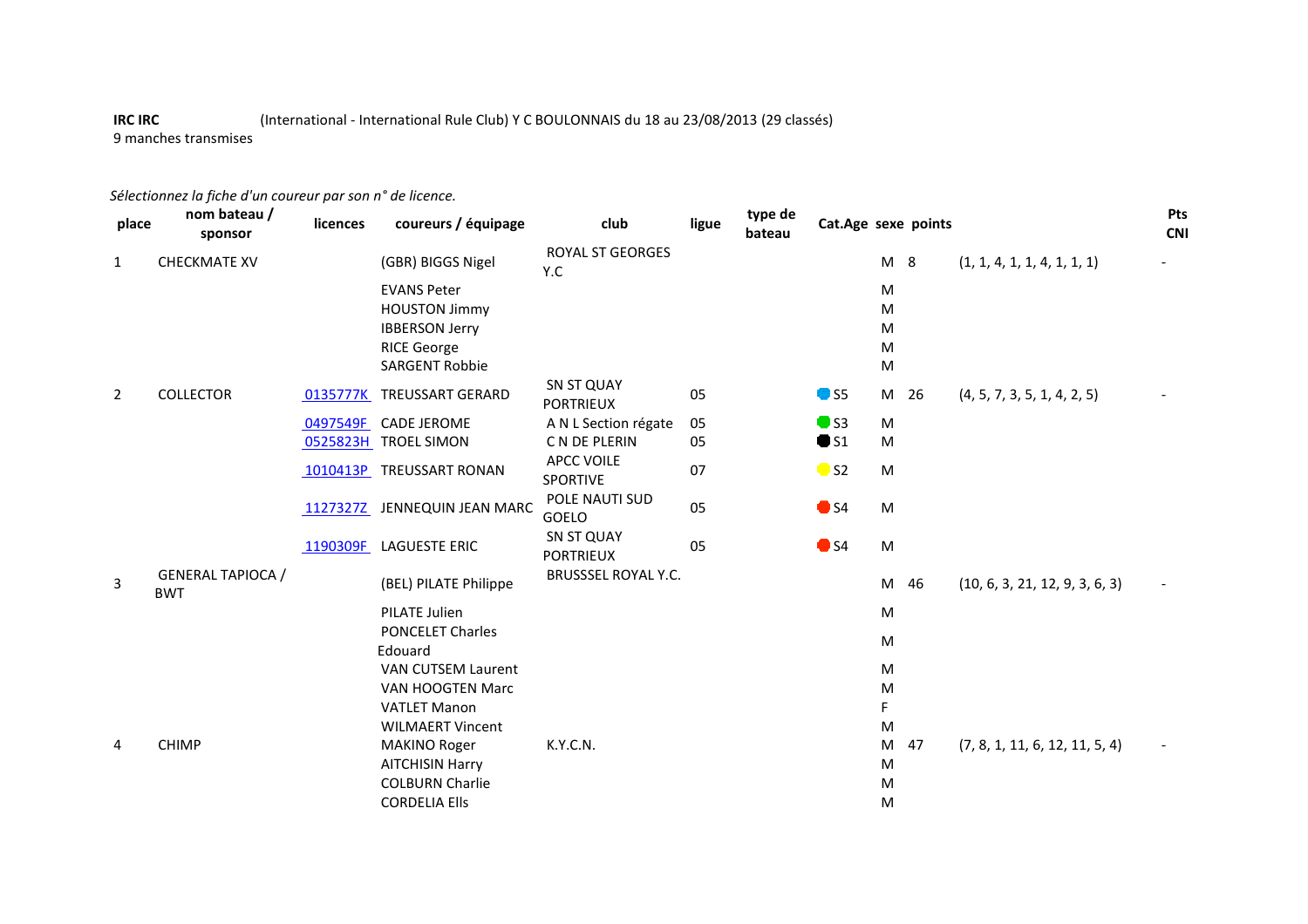|   |                   |          | FIRTH Tom<br>FITZGERALD Edward        |                               |           |               | M<br>${\sf M}$ |    |                                       |  |
|---|-------------------|----------|---------------------------------------|-------------------------------|-----------|---------------|----------------|----|---------------------------------------|--|
|   |                   |          | <b>WHITWELL Edward</b>                |                               |           |               | M              |    |                                       |  |
| 5 | <b>SIBELIUS</b>   |          | 1119766Y CAU JEAN-PHILIPPE            | <b>UNCL</b>                   | 90        | $\bullet$ S5  | M 50           |    | (3, 9, 2, 6, 2, 5, 9, 15, 2)          |  |
|   |                   | 0014922U | <b>BROC CHARLES</b><br><b>EDOUARD</b> | C N LORIENT                   | 05        | $\bullet$ S4  | M              |    |                                       |  |
|   |                   |          | 0220034C CHARBONNIER1 CLAUDE UNCL     |                               | 90        | $\bullet$ S4  | M              |    |                                       |  |
|   |                   |          | 0399784S PARIS PATRICK                | S N LE BONO                   | 05        | $\bullet$ S3  | M              |    |                                       |  |
|   |                   |          | 0495843D GREGOIRE YANN                | C N PLOERMELAIS               | 05        | $\bullet$ S4  | M              |    |                                       |  |
|   |                   | 1184227V | <b>BOUCHACOURT</b><br><b>QUENTIN</b>  | <b>APCC VOILE</b><br>SPORTIVE | 07        | $\triangle E$ | ${\sf M}$      |    |                                       |  |
|   |                   |          | 1246014G DEBAVELAERE MARC             | <b>CNTL</b>                   | 112       | $\triangle E$ | ${\sf M}$      |    |                                       |  |
| 6 | RED CLOUD         |          | (BEL) FLORIZOONE Tom                  | R.C.Y.C. BEL                  |           |               | M              | 60 | $(15, 13, 11, 13, 3, 11, 2, 3, 14)$ - |  |
|   |                   |          | <b>BOELS Jean Benoit</b>              |                               |           |               | ${\sf M}$      |    |                                       |  |
|   |                   |          | <b>CATY Benoit</b>                    |                               |           |               | M              |    |                                       |  |
|   |                   |          | <b>HAESE Bruno</b>                    |                               |           |               | M              |    |                                       |  |
|   |                   |          | LEPERS Christian                      |                               |           |               | M              |    |                                       |  |
|   |                   |          | VAN HOM WEGAN                         |                               |           |               | ${\sf M}$      |    |                                       |  |
|   |                   |          | Martin                                |                               |           |               |                |    |                                       |  |
| 7 | <b>MISJIF</b>     |          | (GBR) ANGUS Roddy                     | F.Y.C. GBR                    |           |               | M              | 61 | (11, 3, 12, 2, 16, 3, 17, 12, 6)      |  |
|   |                   |          | <b>ANGUS Ruaridh</b>                  |                               |           |               | ${\sf M}$      |    |                                       |  |
|   |                   |          | <b>CHALLIS Dan</b>                    |                               |           |               | ${\sf M}$      |    |                                       |  |
|   |                   |          | <b>CHALLIS Kirsten</b>                |                               |           |               | M              |    |                                       |  |
|   |                   |          | <b>CURRIE Peter</b>                   |                               |           |               | M              |    |                                       |  |
|   |                   |          | <b>EVANS Bronwen</b>                  |                               |           |               | ${\sf M}$      |    |                                       |  |
|   |                   |          | <b>TOWART Robin</b>                   |                               |           |               | M              |    |                                       |  |
| 8 | WAVERIDER         |          | (BEL) DELVAUX Alain                   | K.Y.C.N. BEL                  |           |               | M              | 66 | (5, 11, BFD, 19, 8, 7, 12, 7, 9)      |  |
|   |                   |          | <b>DELVAUX Denis</b>                  |                               |           |               | ${\sf M}$      |    |                                       |  |
|   |                   |          | <b>DELVAUX Philippe</b>               |                               |           |               | M              |    |                                       |  |
|   |                   |          | <b>DELVAUX Pierre</b>                 |                               |           |               | ${\sf M}$      |    |                                       |  |
|   |                   |          | <b>LACHAPELLE Thierry</b>             |                               |           |               | ${\sf M}$      |    |                                       |  |
|   |                   |          | LEFEBVRE Michel                       |                               |           |               | ${\sf M}$      |    |                                       |  |
|   |                   |          | <b>LEMAIRE Jacques</b>                |                               |           |               | ${\sf M}$      |    |                                       |  |
| 9 | <b>SUPER HERO</b> |          | (GBR) STOSCHEK Toni                   | R.O.R.C.                      | <b>CE</b> |               | M              | 68 | (20, 26, 8, 7, 4, 20, 5, 8, 8)        |  |
|   |                   |          | <b>DROMBERG Jonas</b>                 |                               |           |               | M              |    |                                       |  |
|   |                   |          | <b>EKENGREN-SAUREN Tea</b>            |                               |           |               | M              |    |                                       |  |
|   |                   |          | <b>HEINONEN Eki</b>                   |                               |           |               | M              |    |                                       |  |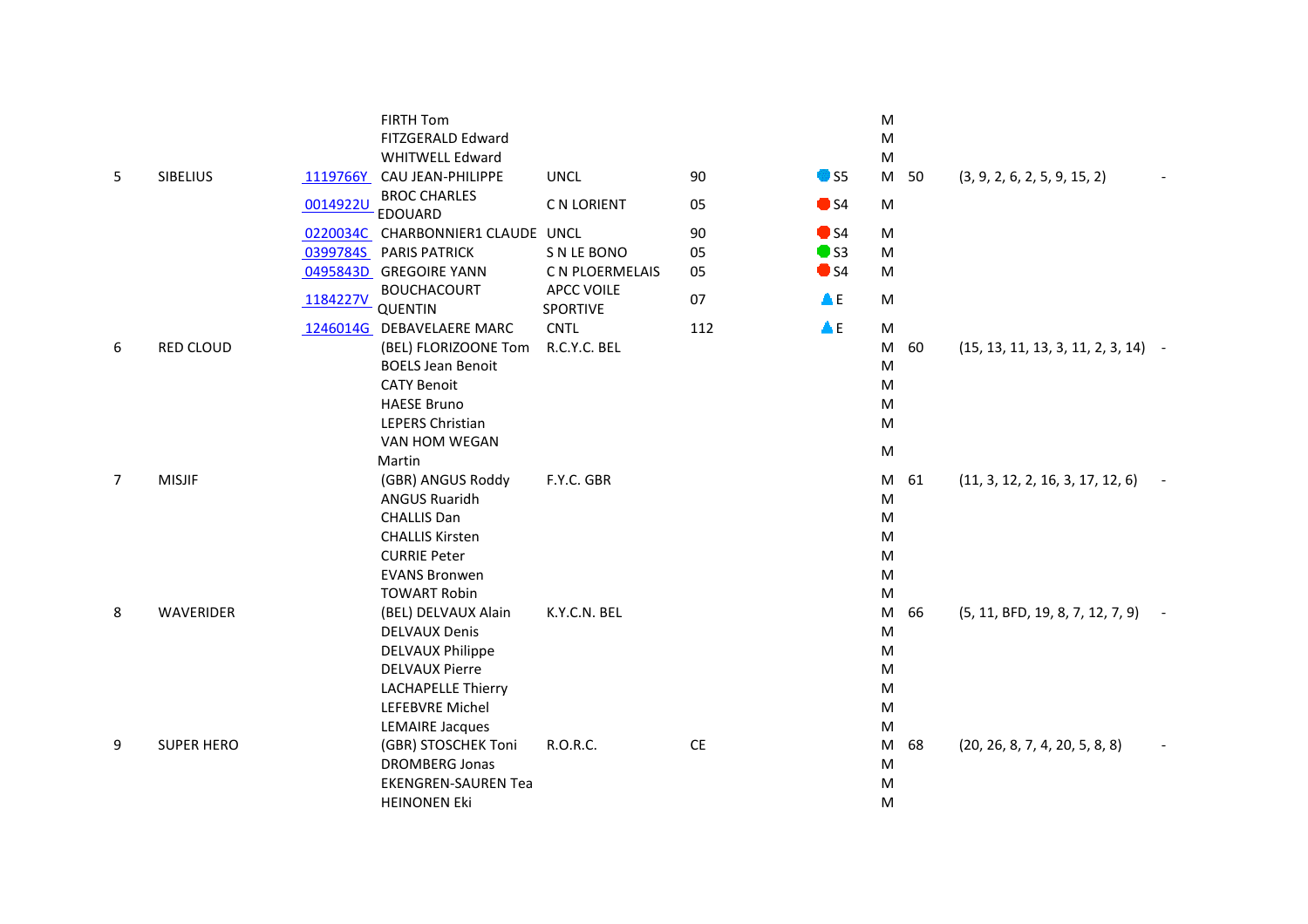|    |                 |                   | <b>TULOKAS Janne</b><br><b>VILJANEN Henry</b> |                                     |    |                          | M<br>${\sf M}$ |                                        |
|----|-----------------|-------------------|-----------------------------------------------|-------------------------------------|----|--------------------------|----------------|----------------------------------------|
| 10 | $A +$           |                   | (BEL) PIERRARD Albert                         | <b>BEL VVW BEL</b>                  |    |                          | M<br>68        | (9, 7, 17, 5, 14, 6, 7, 9, 16)         |
|    |                 |                   | <b>CALLENS Ann</b>                            |                                     |    |                          | F              |                                        |
|    |                 |                   | <b>DELATTE Michael</b>                        |                                     |    |                          | M              |                                        |
|    |                 |                   | <b>GELHAUSEN Fredo</b>                        |                                     |    |                          | ${\sf M}$      |                                        |
|    |                 |                   | <b>GOUBEAU Alexis</b>                         |                                     |    |                          | M              |                                        |
|    |                 |                   | <b>JANSSENS Ferdinand</b>                     |                                     |    |                          | ${\sf M}$      |                                        |
|    |                 |                   | <b>STORCK Annicka</b>                         |                                     |    |                          | F              |                                        |
| 11 | PHILEMON        | 0079326G ADO JEAN |                                               | SN BAIE ST MALO                     | 05 | $\bullet$ S5             | M<br>75        | $(2, 18, 21, 4, 7, 10, 15, 13, 11)$ -  |
|    |                 | 0469204E          | <b>BAILLET ERIC</b>                           | Y C BOULONNAIS                      | 01 | $\bullet$ S3             | M              |                                        |
|    |                 |                   | 0599135Z RAVIER CEDRIC                        | <b>SELLOR NAUTISME</b>              | 05 | $\bullet$ S <sub>2</sub> | M              |                                        |
|    |                 |                   | 0940431R ADO PIERRE                           | <b>SELLOR NAUTISME</b>              | 05 | <b>O</b> S5              | M              |                                        |
|    |                 |                   | 1004809B RICQ DAMIEN                          | <b>LOGUIVY CANOT</b><br><b>CLUB</b> | 05 | $\bullet$ S <sub>2</sub> | M              |                                        |
|    |                 |                   | 1192836N GDALIA ERIC                          | C N WIMEREUX                        | 01 | $\bullet$ S4             | M              |                                        |
| 12 | <b>MAEVA</b>    | 0235594L          | <b>WANIART FREDERIC</b>                       | A N L Section régate                | 05 | \$5                      | M<br>80        | $(12, 16, 9, 12, 15, 13, 13, 4, 13)$ - |
|    |                 |                   | 0017154U SAVATIER DAMIEN                      | Y C BOULONNAIS                      | 01 | $\bullet$ S4             | M              |                                        |
|    |                 |                   | 0062912J IMBERT OLIVIER                       | C N CANCHE ETAPLES                  | 01 | $\bullet$ S4             | M              |                                        |
|    |                 |                   | 0449439R TINEL XAVIER                         | C N LORIENT                         | 05 | $\blacksquare$ S4        | M              |                                        |
|    |                 |                   | 1010132W BORNAIS RENAUD                       | Y C MER DU NORD                     | 01 | $\bullet$ S3             | M              |                                        |
|    |                 |                   | 1348602U VOLTERS THIERRY                      | club VIRTUAL<br><b>REGATTA</b>      | 90 | $\bullet$ S4             | ${\sf M}$      |                                        |
| 13 | ALF             |                   | (BEL) FLORIZOONE<br>Jeremy                    | K.Y.C.N. BEL                        |    |                          | 88<br>M        | $(14, 2, 5, 10, 11, 22, 22, 14, 18)$ - |
|    |                 |                   | <b>BOELN Diego</b>                            |                                     |    |                          | ${\sf M}$      |                                        |
|    |                 |                   | <b>DELEGRANGE Guennikh</b>                    |                                     |    |                          | M              |                                        |
|    |                 |                   | DEPLANNE Timothé                              |                                     |    |                          | M              |                                        |
|    |                 |                   | <b>VAN HOENACKER Benoit</b>                   |                                     |    |                          | M              |                                        |
| 14 | <b>SMIFFY</b>   |                   | (GBR) MAJOR Joshua                            | H.P.Y.C. GBR                        |    |                          | 101<br>M       | $(25, 17, 10, 9, 17, 19, 20, 11, 7)$ - |
|    |                 |                   | <b>COMMINGS Matt</b>                          |                                     |    |                          | ${\sf M}$      |                                        |
|    |                 |                   | <b>DENNY Justin</b>                           |                                     |    |                          | M              |                                        |
|    |                 |                   | FENNESSEY Bryan                               |                                     |    |                          | M              |                                        |
|    |                 |                   | <b>LOADER Richard</b>                         |                                     |    |                          | M              |                                        |
|    |                 |                   | <b>THOMAS Owen</b>                            |                                     |    |                          | M              |                                        |
| 15 | <b>KING ONE</b> |                   | (IRL) CULLEN David                            | <b>HOWTH Y.C. IRL</b>               |    |                          | 102<br>M       | (6, 10, 6, 8, 10, 2, 10, BFD, 10) -    |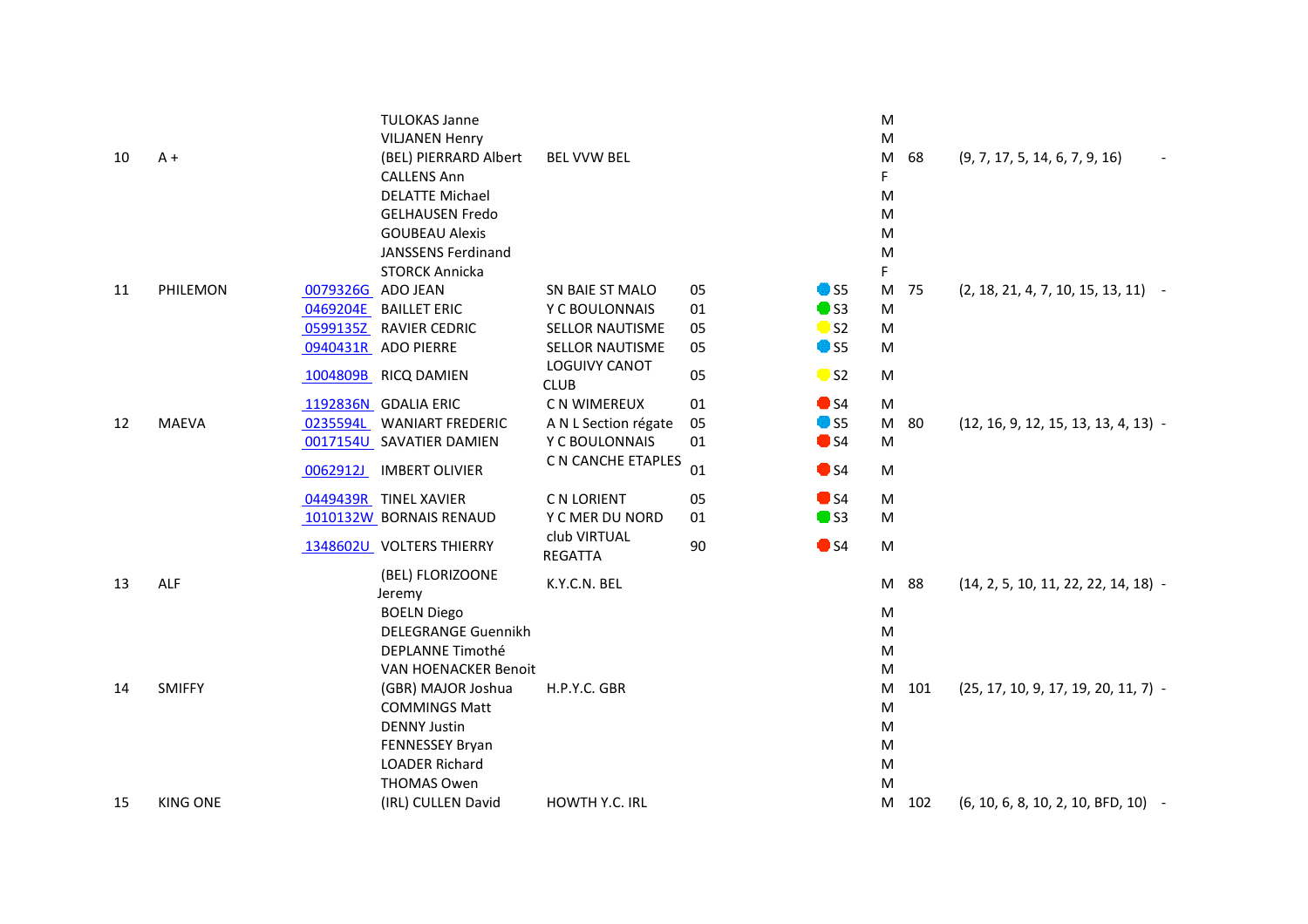| 16 | <b>SKIPPY'S TON</b> | <b>BEGGAN Aidan</b><br><b>BEGGAN Grainne</b><br><b>GEORGE Andy</b><br><b>HYNES James</b><br><b>KERLEY Rob</b><br>(BEL) LEJEUNE Nicolas<br><b>GILLES Jean-Marie</b><br><b>LIPPENS Ann</b> | K.Y.C.N. BEL            |    |              | M<br>M<br>M<br>M<br>M<br>103<br>M<br>M<br>M                                                                       | $(8, 15, 13, 14, 9, 17, 18, 16, 12)$ -   |
|----|---------------------|------------------------------------------------------------------------------------------------------------------------------------------------------------------------------------------|-------------------------|----|--------------|-------------------------------------------------------------------------------------------------------------------|------------------------------------------|
|    |                     | PIRON Philippe<br><b>STRYCKMAN Marc</b><br><b>VYVEY Jan</b>                                                                                                                              |                         |    |              | M<br>M<br>M                                                                                                       |                                          |
| 17 | <b>CHIA CHIA</b>    | (GBR) EAGLETON Phil                                                                                                                                                                      | <b>GBR</b>              |    |              | 124<br>$\mathsf{M}% _{T}=\mathsf{M}_{T}\!\left( a,b\right) ,\ \mathsf{M}_{T}=\mathsf{M}_{T}\!\left( a,b\right) ,$ | (22, 14, 18, 15, 19, 14, 14, 17,<br>15)  |
|    |                     | <b>COOPER Anthony</b><br><b>EAGLETON Alex</b><br>M ROONEY Daniel<br><b>WATERHOUSE Nigel</b><br><b>WRIGHT Stephen</b>                                                                     |                         |    |              | M<br>M<br>M<br>M<br>M                                                                                             |                                          |
| 18 | <b>BALLERINE</b>    | (BEL) JACOB Charles                                                                                                                                                                      | <b>BEL</b>              |    |              | 130<br>M                                                                                                          | (13, 4, 15, 23, 20, 27, 19, 21,<br>17)   |
|    |                     | <b>BARGIBANT Gregoire</b><br><b>BARGIBANT Philippe</b><br><b>LENGAIGNE Tanguy</b><br><b>POLLET Gregoire</b><br><b>PRETRE Pierre</b><br><b>TECHY Pierre Benoit</b>                        |                         |    |              | M<br>M<br>M<br>M<br>M<br>M                                                                                        |                                          |
| 19 | SAGE                | (GBR) CROFT Owen<br><b>DODDS Barry</b><br><b>GOODCHILD Mark</b><br><b>GRAY-STEPHENS Anges</b><br><b>HUBBARD Matthew</b><br><b>JAYLOR Mark</b><br><b>MARTIN Fry</b>                       | H.S. SAILING CLUB<br>GB |    |              | 143<br>M<br>M<br>M<br>M<br>M<br>M<br>M                                                                            | (16, 19, 20, 22, 22, 8, 21, 18,<br>23)   |
| 20 | <b>FINDUS</b>       | 0508402L GENS PHILIPPE                                                                                                                                                                   | Y C MER DU NORD         | 01 | $\bullet$ S4 | M 148                                                                                                             | (17, 12, BFD, 20, 23, 24, 8, 19,<br>DSQ) |
|    |                     | 0062892N CASTELIN HERVE                                                                                                                                                                  | Y C MER DU NORD         | 01 | $\Box$       | M                                                                                                                 |                                          |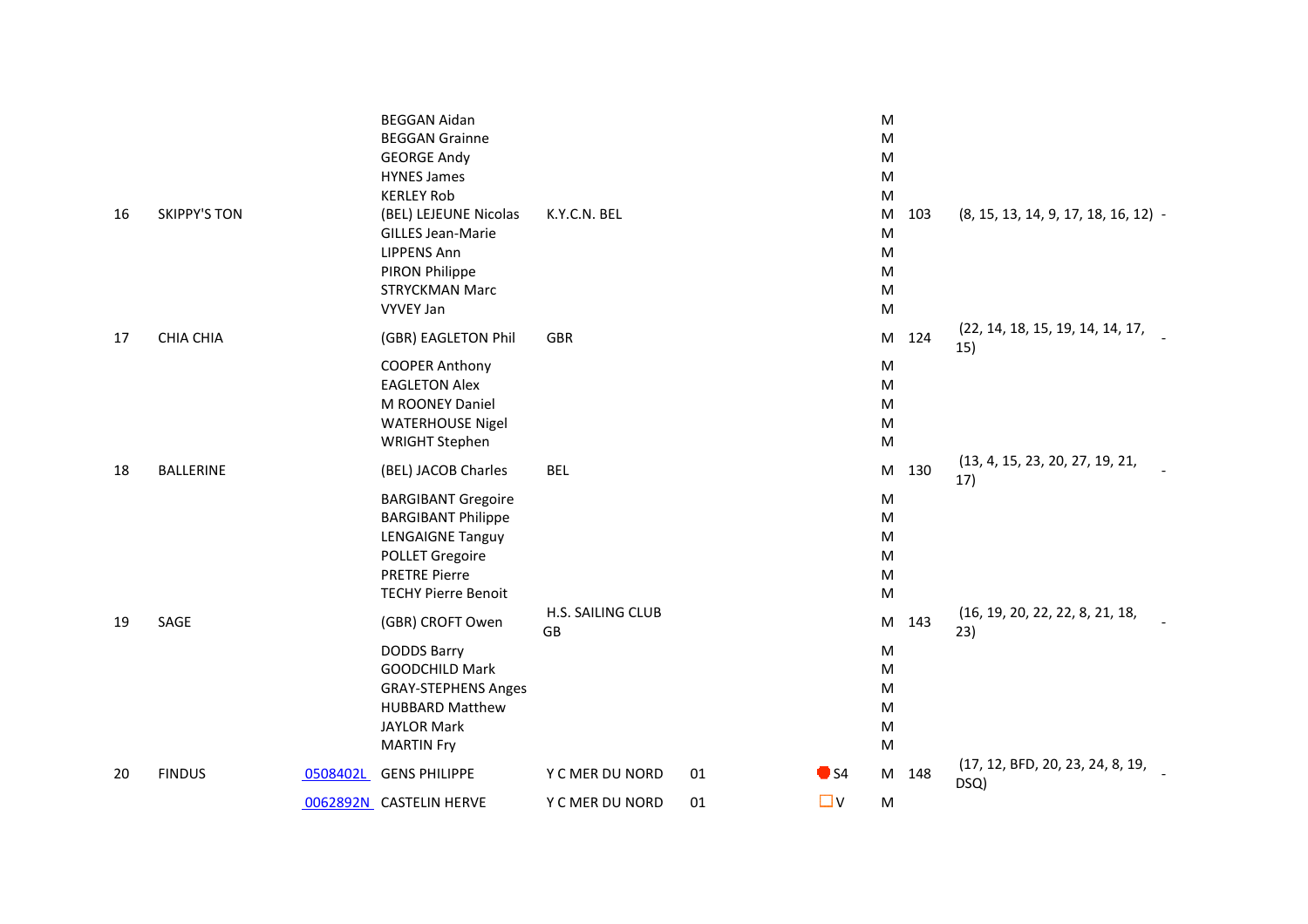|    |                |          | 1035618U SIGWALT OLIVIER    | Y C MER DU NORD                     | 01 | $\bullet$ S1             | M         |                                         |
|----|----------------|----------|-----------------------------|-------------------------------------|----|--------------------------|-----------|-----------------------------------------|
|    |                |          | 1158319H DELPORTE PAUL      | <b>DAUPHINS</b><br><b>DUNKERQUE</b> | 01 | 富丁                       | M         |                                         |
|    |                |          | 1203465K PRUVOT ELLIOTT     | Y C MER DU NORD                     | 01 | $\triangle E$            | M         |                                         |
|    |                |          | 1221329T CASTELIN FABRICE   | Y C MER DU NORD                     | 01 | $\bullet$ S3             | M         |                                         |
|    |                | 1258414Y | <b>HORNOIS FABRICE</b>      | Y C MER DU NORD                     | 01 | $\bullet$ S3             | ${\sf M}$ |                                         |
| 21 | <b>RAINBOW</b> |          | (GBR) FARRANCE Rick         | W.F.Y.C. GBR                        |    |                          | 150<br>M  | (26, 27, 14, 24, 24, 28, 23, 10,<br>19) |
|    |                |          | <b>CROSBY Oliver</b>        |                                     |    |                          | M         |                                         |
|    |                |          | <b>HALE Jack</b>            |                                     |    |                          | M         |                                         |
|    |                |          | <b>HALE John</b>            |                                     |    |                          | M         |                                         |
|    |                |          | <b>HALE Tom</b>             |                                     |    |                          | M         |                                         |
|    |                |          | <b>LACY Roger</b>           |                                     |    |                          | M         |                                         |
| 22 | <b>FANTASY</b> |          | (BEL) VAN BURM Ian          | K.Y.C.N. BEL                        |    |                          | M<br>152  | (21, 20, 24, 18, 13, 15, 6, BFD,<br>20) |
|    |                |          | <b>DELEGRANGE Franck</b>    |                                     |    |                          | M         |                                         |
|    |                |          | <b>DELEGRANGE Hugues</b>    |                                     |    |                          | M         |                                         |
|    |                |          | <b>DUJARDIN Denis</b>       |                                     |    |                          | M         |                                         |
|    |                |          | 0597847H FRANCOIS AMAURY    | Y C BOULONNAIS                      | 01 | $\bullet$ S <sub>2</sub> | M         |                                         |
|    |                |          | 1169012W PACCOU NICOLAS     | Y C BOULONNAIS                      | 01 | $\bullet$ S1             | M         |                                         |
| 23 | SPIP           |          | 1276467D MARTIN THIBAUT     | LA VOILE D ARDRES                   | 01 | $\triangle E$            | 162<br>M  | (23, 23, 25, 25, 18, 21, 16, 20,<br>21) |
|    |                |          | <b>DELANNOY Alexandre</b>   |                                     |    |                          | M         |                                         |
|    |                |          | <b>RANSKAERT Thomas</b>     |                                     |    |                          | M         |                                         |
|    |                |          | 0610584A TRENTESAUX ANTOINE | DUNKERQUE<br>PLAISANCE              | 01 | $\bullet$ S1             | M         |                                         |
|    |                |          | 1267667M NOLLET JULIEN      | LA VOILE D ARDRES                   | 01 | $\bullet$ S1             | M         |                                         |
|    |                |          | 1277718G LE GRELLE ANTOINE  | C C EDHEC                           | 01 | 高川                       | M         |                                         |
|    |                |          | 1305242C LE GRELLE AUGUSTIN | C N BAIE ST VAAST                   | 04 | $\triangle E$            | M         |                                         |
| 24 | CRAKAJAX       |          | (GBR) HOLLIS Richard        | UK. ROYAL C.C. GBR                  |    |                          | 172<br>M  | (24, 24, 23, 16, 21, 16, 26, 24,<br>24) |
|    |                |          | <b>BRITAIN Sam</b>          |                                     |    |                          | M         |                                         |
|    |                |          | <b>HINTON Mike</b>          |                                     |    |                          | M         |                                         |
|    |                |          | <b>HOLLIS Ursulla</b>       |                                     |    |                          | F.        |                                         |
|    |                |          | JANSSEN Bert                |                                     |    |                          | M         |                                         |
|    |                |          | <b>JANSSEN Thomas</b>       |                                     |    |                          | M         |                                         |
|    |                |          | NESH Joshua                 |                                     |    |                          | M         |                                         |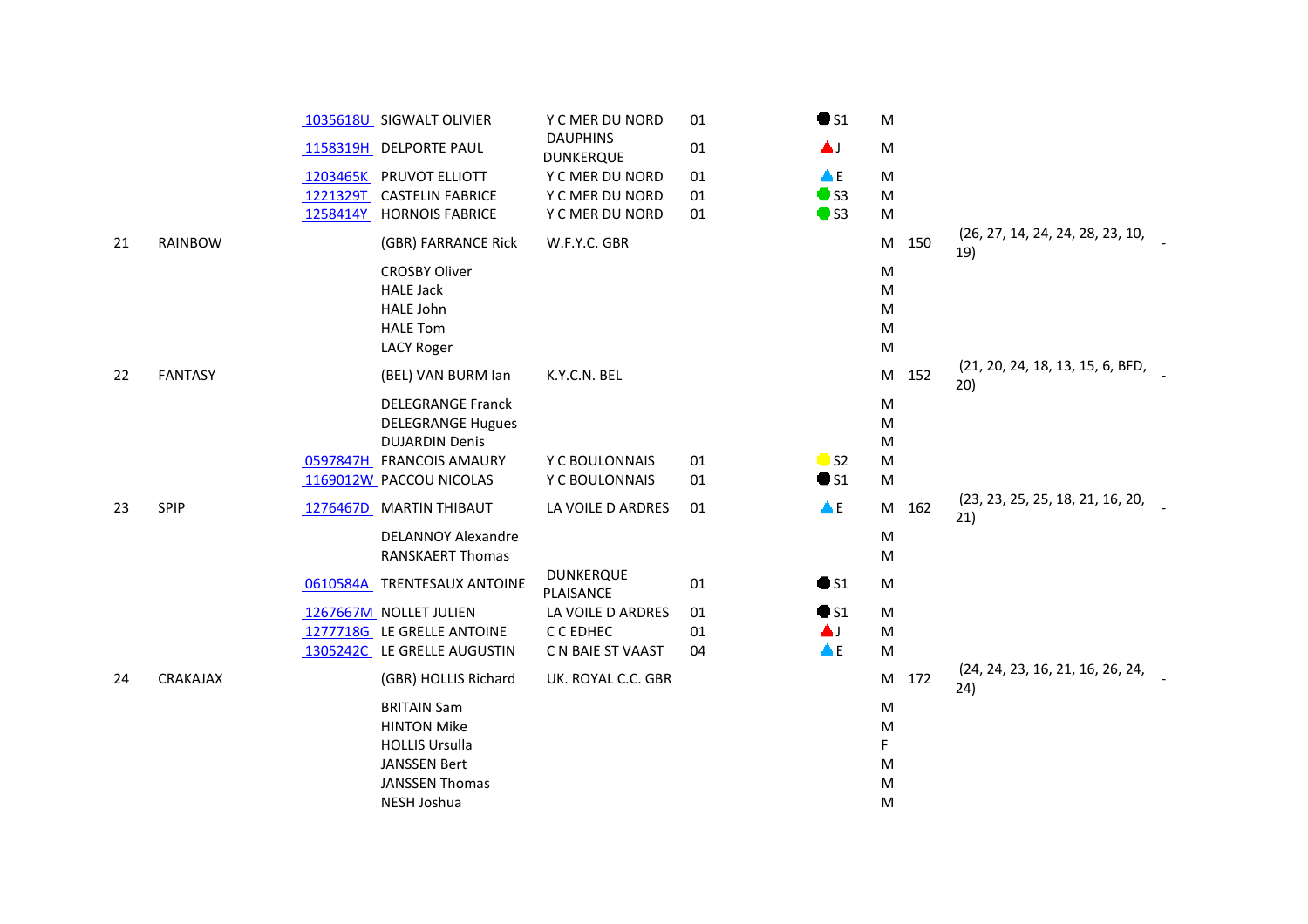| 25 | <b>DOUCE FOLIE 2</b> | 0354906U RATEL CHRISTIAN                     | Y C BOULONNAIS                | 01 | $\bullet$ S4      | M 177    | (28, 29, 22, 17, 27, 18, 25, 23,<br>22)     |
|----|----------------------|----------------------------------------------|-------------------------------|----|-------------------|----------|---------------------------------------------|
|    |                      | 1010348W COLLIN PIERRE ANDRE                 | Y C BOULONNAIS                | 01 | $\bullet$ S4      | M        |                                             |
|    |                      | 1229221P FERNAGUT YANN                       | Y C BOULONNAIS                | 01 | $\bullet$ S3      | M        |                                             |
|    |                      | 1249515D DETAILLEUR ANDRE                    | Y C BOULONNAIS                | 01 | $\bullet$ S5      | M        |                                             |
|    |                      | <b>GARREAU CLAIRE-</b><br>1288302G<br>HÉLÈNE | Y C BOULONNAIS                | 01 | $\bullet$ S1      | F        |                                             |
|    |                      | 1310801T<br><b>CAUCHOIS CYRIL</b>            | Y C BOULONNAIS                | 01 | $\bullet$ S3      | M        |                                             |
|    |                      | 1340251V VERSCHOORE VINCENT                  | Y C BOULONNAIS                | 01 | $\bullet$ S4      | M        |                                             |
| 26 | <b>FLETCHER LYND</b> | 0082586C DENIS FREDERIC                      | Y C BOULONNAIS                | 01 | $\blacksquare$ S5 | M 184    | (27, 25, 16, 27, 25, 25, 24, 22,<br>25)     |
|    |                      | 0532748W COQUELLE BRUNO                      | Y C BOULONNAIS                | 01 | $\bullet$ S4      | M        |                                             |
|    |                      | 0608614Y HURET ALAIN                         | Y C BOULONNAIS                | 01 | $\Box$ V          | M        |                                             |
|    |                      | 1016375Z LEPRINCE PIERRE-JEAN                | Y C BOULONNAIS                | 01 | $\bullet$ S4      | M        |                                             |
|    |                      | 1119377T<br>MELNYK LUDOVIC                   | Y C BOULONNAIS                | 01 | $\bullet$ S3      | M        |                                             |
|    |                      | 1209929T NEUILLY ALEXANDRE                   | Y C BOULONNAIS                | 01 | ΔE                | M        |                                             |
|    |                      | 1275343H MAKIELLO ABIGAEL                    | Y C BOULONNAIS                | 01 | $\bullet$ S1      | F        |                                             |
| 27 | <b>CARPE DIEM</b>    | 0808561B DEVOS JEAN-MARC                     | <b>GRAVELINES PL.</b>         | 01 | $\bullet$ S3      | M 199    | (18, 22, 19, 29, 29, 23, 27, BFD,<br>DSQ)   |
|    |                      | 0396827M DURIEZ ERIC                         | <b>SR Calais</b>              | 01 | $\bullet$ S4      | M        |                                             |
|    |                      | 0785907D FOURNIER PAUL                       | <b>GRAVELINES PL.</b>         | 01 | $\blacksquare$ S2 | M        |                                             |
|    |                      | 0969635M MARTIN HENRY                        | <b>SR Calais</b>              | 01 | $\bullet$ S4      | M        |                                             |
|    |                      | 1150097T<br><b>JOLY BRUNO</b>                | <b>SR Calais</b>              | 01 | $\blacksquare$ S3 | M        |                                             |
|    |                      | 1212824J<br><b>FETEL BERTRAND</b>            | <b>SR Calais</b>              | 01 | $\bullet$ S4      | M        |                                             |
|    |                      | 1215952S MICHIEL STEPHANE                    | <b>SR Calais</b>              | 01 | $\bullet$ S4      | M        |                                             |
|    |                      | 1323260W MOREL PHILIPPE                      | <b>SR Calais</b>              | 01 | $\bullet$ S3      | M        |                                             |
|    |                      | 1348854G SPANNEUT LAURENT                    | <b>GRAVELINES PL.</b>         | 01 | $\bullet$ S3      | M        |                                             |
| 28 | <b>SERENITE</b>      | 0496840S DELECOUR JEROME                     | Y C MER DU NORD               | 01 | $\bullet$ S4      | M<br>209 | (19, 21, BFD, 26, 26, DSQ, DSQ,<br>DNF, 27) |
|    |                      | 1017761T HUBERT JACQUES                      | Y C MER DU NORD               | 01 | $\bullet$ S4      | M        |                                             |
|    |                      | 1079436N TROMPETTE TANGUY                    | <b>USAM VOILE</b>             | 05 | $\bullet$ S1      | M        |                                             |
|    |                      | 1215861X DELECOUR ANTOINE                    | Y C MER DU NORD               | 01 | ▲⊥                | M        |                                             |
|    |                      | VANGREVELYNGHE<br>1251964E<br><b>SERGE</b>   | <b>DUNKERQUE</b><br>PLAISANCE | 01 | <b>O</b> S5       | M        |                                             |
| 29 | <b>BRILOGAN</b>      | 0175410U CAVENEL GERARD                      | S N VALERICAIN                | 02 | $\bullet$ S5      | M 212    | (29, 28, 26, 28, 28, 26, 28, 25,<br>26)     |
|    |                      | 0072543R SIMONIN DIDIER                      | S N VALERICAIN                | 02 | <b>OD</b> 55      | M        |                                             |